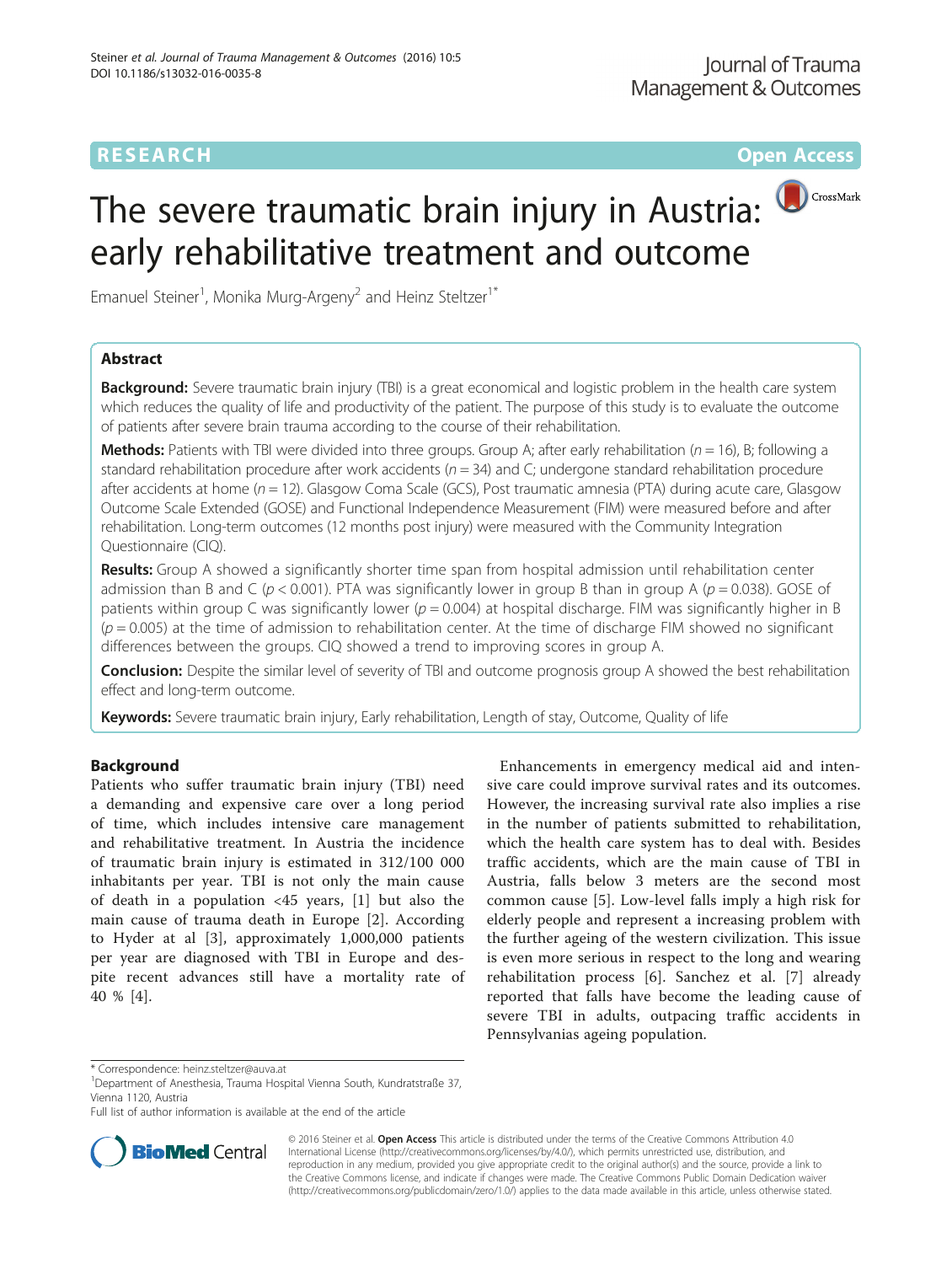With the need of a prolonged intensive care treatment, economic costs rise and strain the health care system. This called attention within the public health sector for TBI and its treatments in the last 15 years. However there are no international guidelines for early rehabilitative treatment available yet.

Early rehabilitation is a process which requires various specialists. A team of the intensive medical care unit, neurologists, physiotherapists, logopedics, occupational therapists, psychologists, social workers and nurses work together to achieve the best therapy for each individual patient [[8](#page-5-0)]. The coordination and the time management of the therapy plays an important role for optimal results.

Andelic et al. [[9\]](#page-5-0) and Sörbo et al. [\[10\]](#page-5-0) described the importance of an unbroken chain of rehabilitation for the outcome of severe TBI patients and confirmed the need for an early start of rehabilitative care. Also Kunik et al. [[11](#page-5-0)] investigated the influence of time to rehabilitation admission demonstrating that early admission to rehabilitation results in better functional outcomes and a reduced length of stay in rehabilitation centers. Zampolini et al. [[12](#page-5-0)] emphasize the importance of early rehabilitation interventions, to allow for the best possible outcomes of the patient. Any delayed admission to rehabilitation may influence the rehabilitation process and result in poorer outcomes, the timing of admission to rehab therefore is crucial. Thus, in order to optimize and accelerate the treatment process patients should receive rehabilitative treatment as soon as possible [\[13](#page-5-0)]. Additionally, patients should be transferred directly from the intensive care unit to a specialized rehabilitation center when stabilized in respiratory and circulatory function. Also neurosurgical procedures should be finished, with the exception of skull bone implantation.

In Austria workers compensation, the Austrian Workers' Compensation Board (AUVA), is split from general health insurance and keeps its' own trauma hospitals and rehabilitation centers. One of these facilities is the trauma hospital Meidling, which has an exceptional position since it is directly next to a rehabilitation center of the insurance company. Because of the close collaboration early rehabilitation and strictly organized transfer is possible with less administrative barriers than in other hospitals and rehabilitation centers. Other patients undergo different administrative processes and therefore suffer from different delays depending on the hospital they are primary admitted and if their accident is listed as workplace accidents or outside work accidents.

The goal of this study was to demonstrate that patients who are admitted to early rehabilitation as soon as possible at the intensive care unit and complete following rehabilitation programs without any delay reach better short and long-term outcomes as well as a reduced length of stay in the facilities.

# **Methods**

#### Subjects

Between 2006 and 2008 this study was conducted by the cooperation of the trauma hospital Meidling (Unfallkrankenhaus Wien Meidling) and the rehabilitation center Meidling (Rehabilitationszentrum Meidling) in Vienna, Austria and composed of a prospective early rehabilitation group and two retrospective control groups with a total number of 62 patients.

The early rehabilitation group, group A, included 16 patients with severe TBI who were admitted directly to the trauma hospital Meidling or were transferred from other trauma centers after consultation. They fulfilled exclusion and inclusion criteria.

According to the Austrian health care system the control groups were defined as follows. Group B contained 34 patients with TBI after accident at work, treated in other hospitals and fulfilling the criteria. Members of group C suffered a TBI from other causes and were treated in other hospitals ( $n = 12$ ). The controls, groups B and C were retrospectively recruited from the rehabilitation center Meidling.

### Exclusion and inclusion criteria

Included were patients 1) with severe traumatic brain injury and a Glasgow Coma Scale (GCS) score ≤8 before intubation and/ or pathological CT findings, 2) with no more than two concomitant injuries, that have no impact on the progress and for the 2 next higher organ systems equivalent an Injury Severity Score (ISS) ≤13 independent of the brain injury's Abbreviated Injury Scale (AIS, which means that additional only two organ systems are allowed to have an AIS of maximal 1x"3" and 1x"2"), 3) who are haemodynamically stable (even though under catecholamines), 4) whose intracranial pressure (ICP) and cranial perfusion pressure (CPP) are stable (also under therapy), 5) who are between 16 and 70 years old, 6) with possible assessment of findings for prognosis, 7) whose prolonged hospital/rehabilitation center stay was assessable because of the severe injury.

Exclusion criteria were 1) failure to perform inclusion criteria, 2) more than two concomitant injuries with impact on the progress of the patient, that are independent for the brain injury's AIS with an ISS  $\geq$ 13, 3) contact for transfer >7 days after trauma, 4) transfer within 14 days after trauma not possible, 5) not curative treated malignant tumor, 6) complete paraplegia, 7) stroke with defaults and/or severe dementia and/or severe degenerative CNS disease, 8) younger than 16 or older than 70 [\[14\]](#page-5-0).

#### Study algorithm

Patients of group A were admitted either immediately after trauma and surgery or after consultation from other hospitals to the intensive care unit (ICU) as soon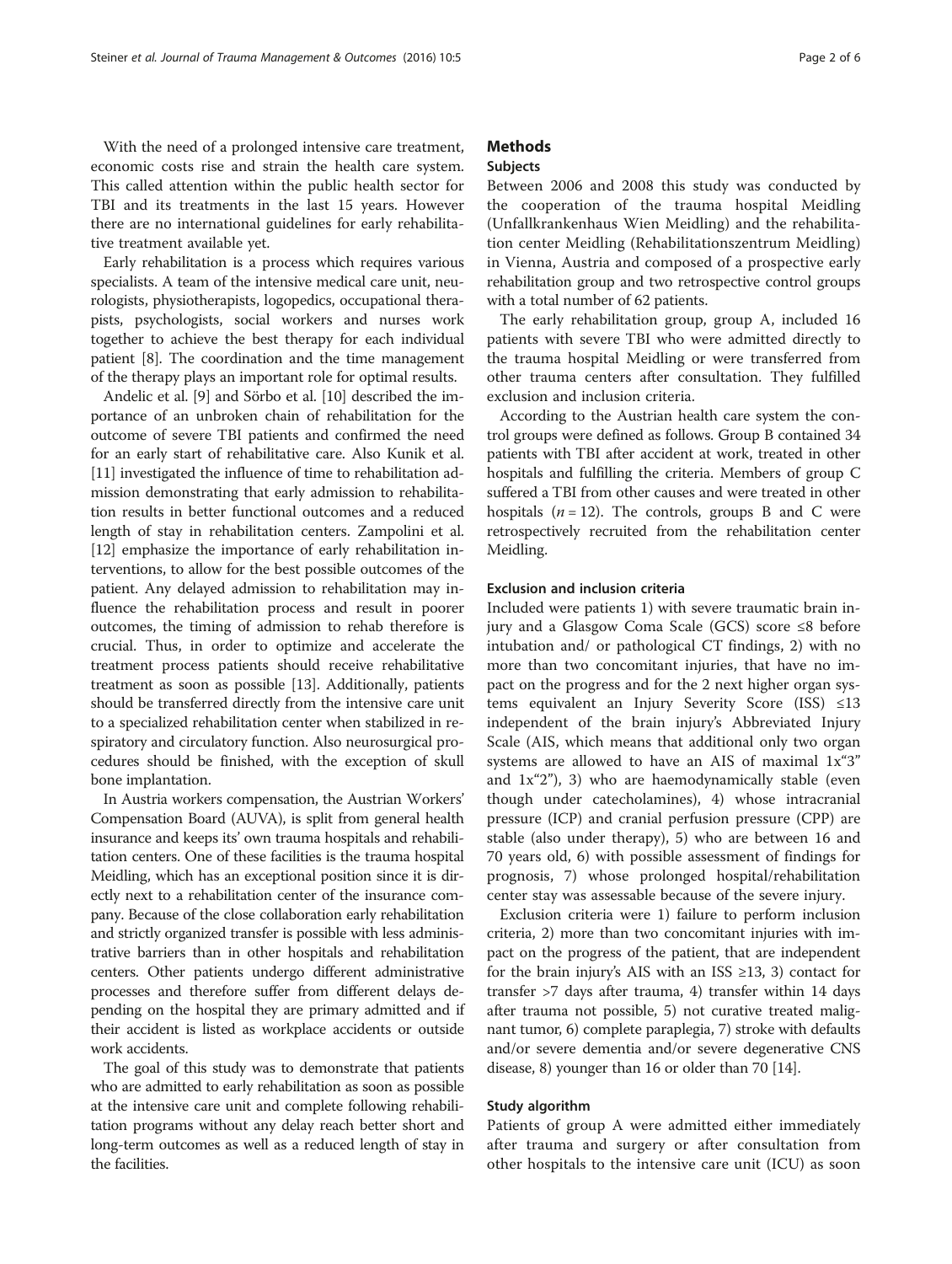as possible, if a free bed was available. In the ICU after the acute phase of trauma an interdisciplinary team, consisting of neurologists, intensive care specialists, traumatologists, physiotherapeutics and nurses started with a rehabilitation oriented intensive care treatment comprising basal stimulation including occupational therapy , physiotherapy, facio-oral therapy, and speech therapy if possible [[8](#page-5-0)]. Initial rehabilitation therapy was focused on the prevention of secondary injuries like muscle contractions and infections as well as the prevention of complications due to dysphagia.. Goals and rehabilitation regime were establishes on the basis of the AUVAs' rehabilitation manual [[15\]](#page-5-0) and the references described by Barnes [\[16](#page-5-0)]. The treatment of the patient was accompanied by the psychosocial mentoring of the family members to provide their positive input and contact to the patient's rehabilitation process. In case the patient was stable enough, he/she was transferred to the rehabilitation center as soon as possible, to continue with the rehabilitation therapy. The referral was specifically organized to avoid any interruption in the treatment process. In the rehabilitation center the rehabilitation process faced its next phase and therapies were continued with the highest possible intensity. The postacute phase of the treatment consisted of a general rehabilitation program [\[15](#page-5-0)]. All three groups were part of the same rehabilitation program, they differed only in the timing of the admission to rehabilitation. Groups B and C started when they arrived at the rehabilitation facility.

#### Measured parameters

The following period of times of stay in hospital and rehabilitation center were documented: duration until admission to the rehabilitation center (days to rehab. center), duration of the whole period of rehabilitation (days of rehab.) as well as their stay in the special rehabilitation unit of the rehabilitation center (urgent tract).

The following scores were evaluated: GCS was evaluated prehospitally or in the emergency room. The Glasgow Outcome Scale Extended (GOSE) was recorded before the patient was transferred to the rehabilitation center (group A) or discharged from the ICU, if there was a waiting period for a therapeutic bed in the rehabilitation center (groups B,C), to characterize hospital outcome. The Functional Independence Measurement (FIM) score was used at admission (AFIM) and discharge (DFIM) from rehabilitation center. Also the duration of Post traumatic amnesia (PTA) was recorded. The Community Integration Questionnaire (CIQ) was sent to the patients 12 months after trauma.

Scores of GOSE, CIQ and FIM were categorized in unfavorable (reached points <50 % of possible points), moderate (reached points between 50 % and 75 % of possible points) and favorable (reached >75 % of possible points).

The GCS is an acute trauma score, which is used to evaluate the state of awareness at the time of the accident and to predict possible neurological physical injuries.

PTA represents the severity of the brain injury. In doing so a duration less than 24 hours is comparable to a GCS of 12–15 and correspond to a mild TBI, a duration of 1 to 7 days is comparable with a GCS of 9–11 and is called a moderate TBI and 1–4 weeks equivalent a GCS of 3–8 and speak for a severe TBI. A duration of over 4 weeks implies a very severe TBI. Additionally PTA is the best acute and long-term predictor of the extent of deficits after TBI. It also serves as an indicator for the length of stay and as a predictor for the treatment cost [\[17](#page-5-0)–[19\]](#page-5-0).

The FIM is a scoring system to measure the severity of limitations, caused by a TBI or other diseases and accidents. It can also be used to review the progress of the patient's rehabilitation [[20](#page-5-0)].

The CIQ evaluates the reintegration of the patient in the daily life and his capability to cope with work, household, shopping and social life. The score consists out of the three sub-items: home integration, social integration and integration into productive activities. It was especially developed for people who have suffered a TBI [\[21\]](#page-5-0).

#### Ethics

Because of the retrospective- partly prospective epidemiological study design and no additional intervention in the prospective group than the hospital´s normal procedures there was no ethics committee involved. Consent and permission wasn't obtained since the study was performed in an acute setting with patients in a state of highly decreased consciousness.

#### **Statistics**

The statistical analysis was performed using SPSS version 22. Comparability of groups and outcome variables were analyzed by one-way ANOVA followed by post-hoc analysis (Mann-Whitney U-Test). A p-value of less than 0.05 was established as the level of significance. Descriptive data is presented with mean and SD.

#### Results

There were no significant differences in age and GCS between the groups. Post traumatic amnesia (PTA) showed to be significantly shorter in patients of group B than in A  $(p = 0.038,$  Table [1](#page-3-0)). PTA was present in a number of patients after release. Two patients in A, six patients in B and four patients in C suffered from posttraumatic psychosis and permanent disorientation.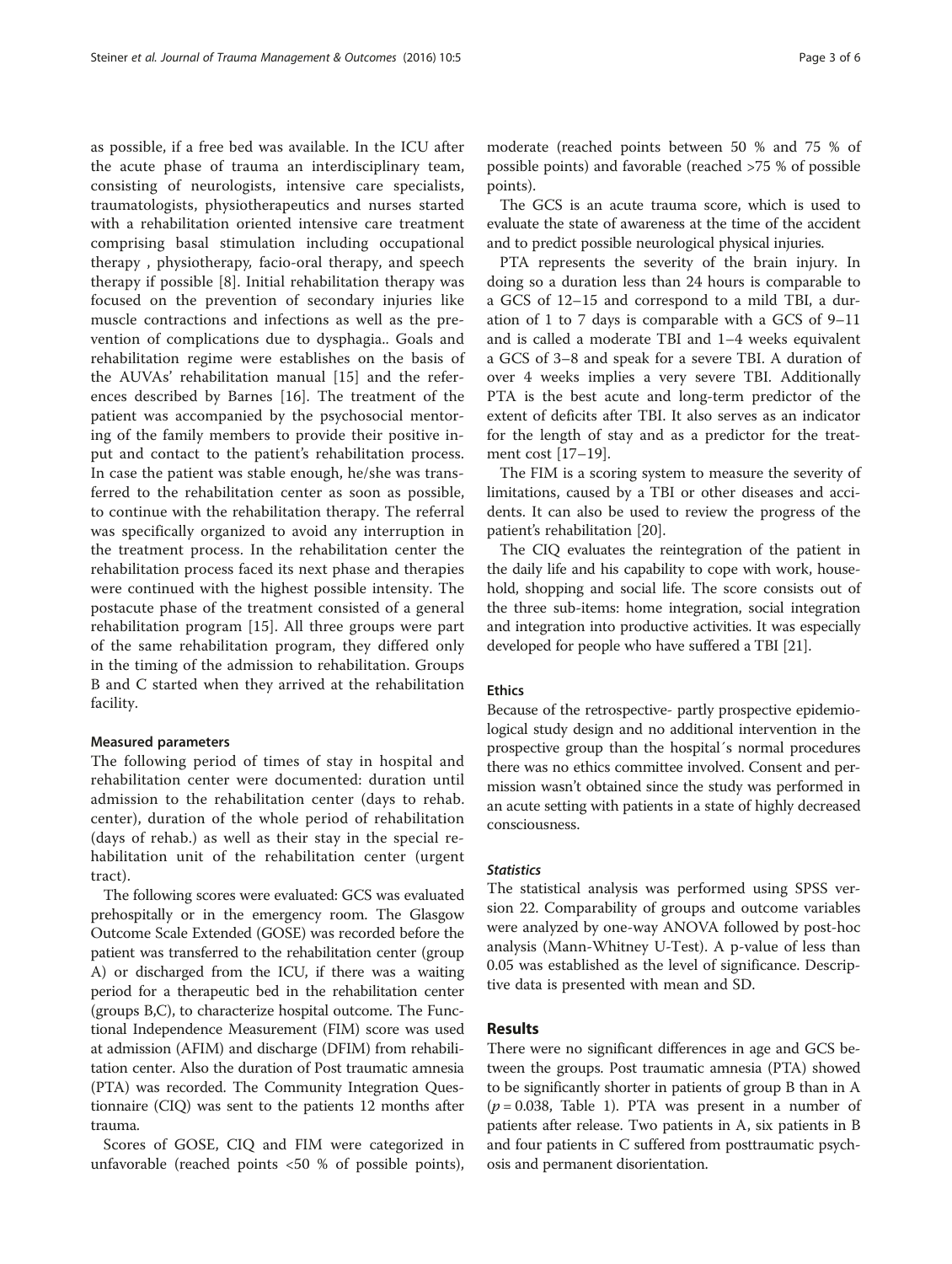|                       | Group A $(n = 16)$             | Group B $(n = 34)$                  | Group C $(n = 12)$          |             | $(n = 62^{\circ})$ |
|-----------------------|--------------------------------|-------------------------------------|-----------------------------|-------------|--------------------|
| Parameter             |                                | mean $\pm$ SD                       |                             | $p$ -value* | n total            |
| Age                   | $37.31 \pm 10.92$ (n = 16)     | $37.83 \pm 13.43$ (n = 34)          | $47.56 \pm 11.98$ (n = 10)  | 0.061       | 60                 |
| GCS                   | $5.07 \pm 2.19$ (n = 15)       | $5.86 \pm 3.35$ (n = 20)            | $6.70 \pm 3.62$ (n = 11)    | 0.568       | 46                 |
| PTA <sup>b</sup>      | $40.14 \pm 26.46$ (n = 14)     | $23.07 \pm 10.63^{\circ}$ (n = 28)  | $45.00 \pm 28.65$ (n = 6)   | 0.039       | 48                 |
| days to rehab. center | $39.31 \pm 18.50$ <sup>d</sup> | $81.34 \pm 53.42$                   | $80.45 \pm 33.38$           | < 0.001     | 62                 |
| urgent tract/d        | $53.13 \pm 60.38$              | $27.11 + 54.94^{\circ}$             | $82.45 + 57.54$             | 0.001       | 62                 |
| days of rehab.        | $103.38 \pm 49.46$             | $85.74 + 44.91$                     | $104.82 + 37.64$            | 0.304       | 62                 |
| Total/d               | $143.25 + 56.37$               | $158.51 + 87.01$                    | $175.55 + 50.67$            | 0.325       | 62                 |
| AFIM                  | $89.13 \pm 44.99$ (n = 16)     | $119.06 \pm 37.01^{\circ}$ (n = 34) | $85.60 \pm 32.43$ (n = 11)  | 0.005       | 61                 |
| <b>DFIM</b>           | $127.25 \pm 32.91$ (n = 16)    | $125.54 \pm 36.05$ (n = 34)         | $122.40 \pm 20.90$ (n = 11) | 0.149       | 61                 |
| GOSE                  | $4.94 + 1.29$                  | $5.29 \pm 1.34$                     | $3.91 + 1.04^{\circ}$       | 0.004       | 62                 |

<span id="page-3-0"></span>Table 1 Patients and injury characteristics, clinical features and facility stay

<sup>a</sup>n total of groups

<sup>b</sup>PTA was in 12 cases delimitable and in two cases (both Group C) unknown

<sup>c</sup>significantly different from A

dsignificantly different (post-hoc analysis)

\*One-way ANOVA

Group A was earlier admitted to the rehabilitation center than the other groups (Table 1). The duration of the whole period of rehabilitation and the total time of admission to release, including the stay at the hospital and rehabilitation center, was not significantly different. Length of stay in the urgent tract was shorter in group B than in A ( $p = 0.031$ ) and C ( $p = 0.001$ , Table 1).

GOSE showed significant differences between the groups (Table 1). Group C revealed significant lower values compared to A ( $p = 0.029$ ) and B ( $p = 0.002$ ).

Analysis of AFIM revealed that Group B had significant higher scores than A ( $p = 0.016$ ) and C ( $p = 0.005$ ). The DFIM score exposed no significant differences between groups (Table 1).

Out of 62 CIQ questionnaires 50 % returned, 29 could be analyzed. Of group A 8 patients replied. To establish a more meaningful comparison group the control groups were united (group BC, Table [2,](#page-4-0)  $n = 21$ ).

The categorization of the CIQ showed that, 1/8 patients of group A recovered well, 5/8 remained in a state of moderate disability and 2/8 in a state of severe disability whereas in group BC, none of the patients achieved good recovery results, 12 remained in a state of moderate disability and 9 in a state of severe disability.

#### **Discussion**

By means of PTA as a measure, in group A 11 out of 16 patients remained for more than 4 weeks in a state of post traumatic amnesia and could be classified as very severe, whereas in group C 10/12 and in Group B 11/32 fulfilled this definition. These numbers indicate that patients of the groups A and C suffered more severe TBIs than patients of B even though the GCS scores did not reveal any significant differences (Table 1). GCS was chosen as one of two trauma scores as it is quick and easy to handle in order to accomplish a reliable assessment of TBI severity with prognostic value. Second PTA was evaluated to specify trauma severity, predict outcome and reduce possible bias through adulterated GCS scores [[9, 19, 22\]](#page-5-0).

The GOSE scores resulted significantly lower values in control group C compared to the other two groups. The outcomes of group C are comparable to the findings of Livingston et al. [\[6](#page-5-0)] who described the hospital outcome using the Glasgow Outcome Scale (GOS) as 4 % favorable, 30 % moderate and 66 % unfavorable. These findings suggest, that due to the intervention of an early rehabilitation program, group A has resulted in better outcomes, compared to all the other groups, which have been admitted to rehabilitation later than group A. The fact that, patients of group C had to overcome more difficult administrative burdens, since these TBIs were not categorized as work accidents, should also be taken into consideration. Patients of this population with good clinical preconditions concerning their neurological deficits, are often not admitted to rehabilitation centers of the AUVA but instead may continue the rehabilitation process with private trainers. Therefore mainly patients with inferior remission are permitted to AUVA rehabilitation centers. The better GOSE results of group B could be also explained, by the fact that they might have suffered less severe injuries, compared to the other groups. This view, may be supported by the higher AFIM score of group B and their shorter stay in the urgent care tract of the rehabilitation center (Table 1).

The decreased time until admission to rehabilitation center of group A may negatively influence their AFIM since the patients were transferred in a sub acute setting.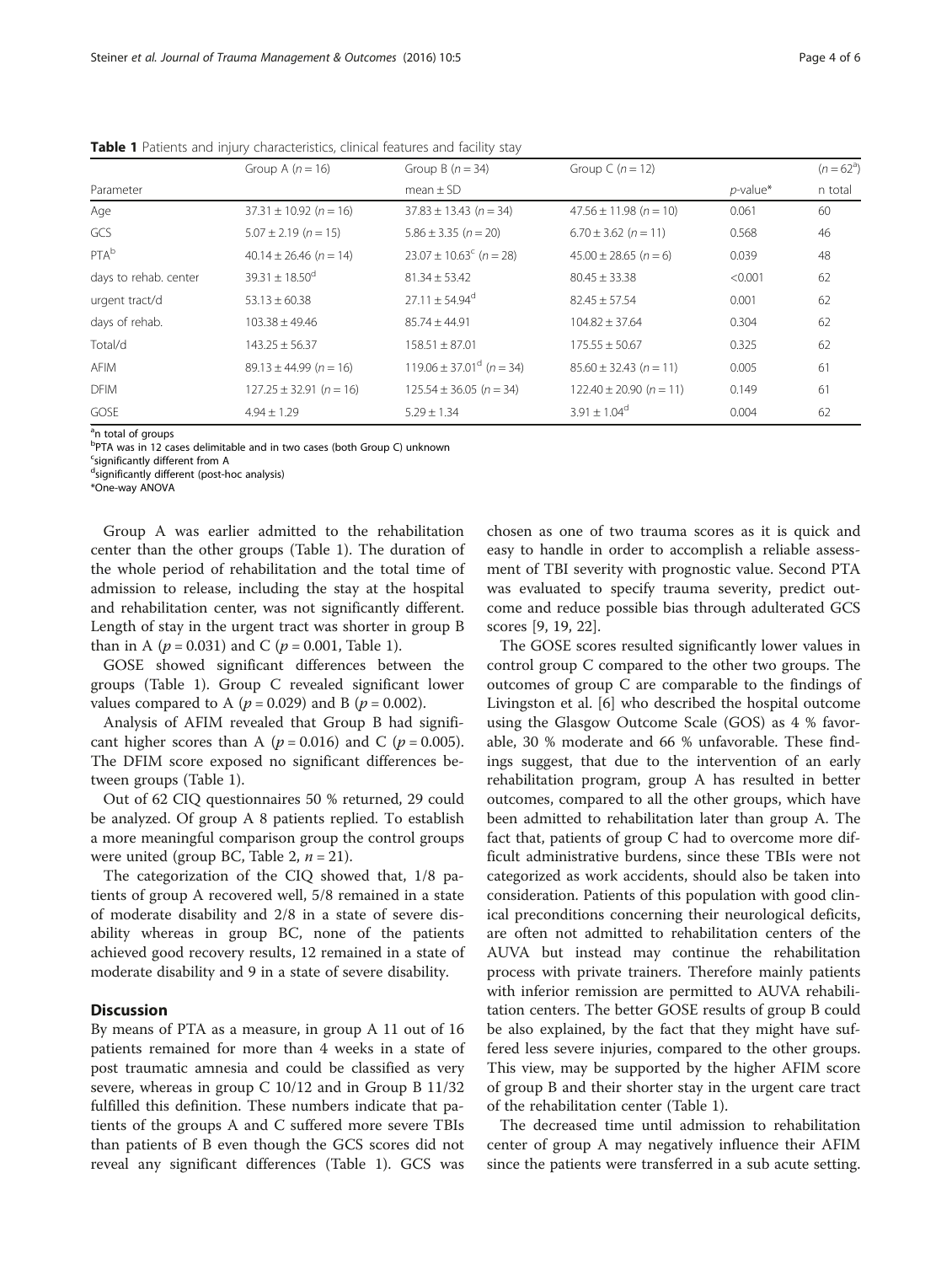|                       | Group A $(n = 8)$         | Group BC $(n = 21)$        | $(n=29^a)$ |  |
|-----------------------|---------------------------|----------------------------|------------|--|
| Parameter             |                           | $mean \pm SD$              | n total    |  |
| Age                   | $37.75 \pm 10.65$         | $40.48 \pm 14.19$          | 29         |  |
| GCS                   | $5.25 \pm 1.75$ (n = 8)   | $6.36 \pm 3.48$ (n = 14)   | 22         |  |
| PTA <sup>b</sup>      | $38.38 \pm 25.91$ (n = 8) | $26.20 \pm 12.51$ (n = 15) | 23         |  |
| days to rehab. center | $40.50 \pm 21.74$         | $87.14 \pm 48.58$          | 29         |  |
| urgent tract/d        | $41.00 \pm 59.69$         | $31.00 \pm 56.97$          | 29         |  |
| days of rehab.        | $110.75 \pm 54.10$        | $88.14 \pm 48.72$          | 29         |  |
| Total/d               | $144.75 \pm 50.45$        | $164.67 \pm 86.95$         | 29         |  |
| <b>AFIM</b>           | $99.88 \pm 43.35$         | $112.14 \pm 39.14$         | 29         |  |
| <b>DFIM</b>           | $139.12 \pm 1.81$         | $126.57 \pm 30.45$         | 29         |  |
| GOSE                  | $5.50 \pm 1.07$           | $5.29 \pm 1.42$            | 29         |  |
| <b>CIQ</b>            | $16.47 \pm 4.94$          | $14.06 \pm 5.47$           | 29         |  |
| $\sim$ $\sim$         |                           |                            |            |  |

<span id="page-4-0"></span>Table 2 Injury characteristics, clinical features and facility stay of long-term outcome group

<sup>a</sup>n total of groups

b PTA was in 6 cases delimitable

In group C low AFIM scores could also represent the selective admission process.

By looking at the achievement of favorable and unfavorable rehabilitation outcome (DFIM), group A showed a favorable outcome on the same level as control group B, though A included more severe injuries, which has been indicated by PTA, and had prolonged stays at the urgent rehabilitation tract. Kunik et al. [[11](#page-5-0)] demonstrated the negative impact of delay of rehabilitation center admission using FIM as an outcome parameter. It shows lower admission and discharge FIM scores (AFIM total: 54.33 ± 22.09, DFIM total:  $95.83 \pm 14.30$ ) than our group of patients, however the severity of injury was not assessed by the study of Kunik et al.. DFIM Scores of all groups were similar at discharge, however it should be emphasized that group A achieved the best rehabilitation outcome, even better outcomes than group B. Also the DFIM of group C did not significantly differ from the other groups but this control group displayed the lowest score and in all time related parameters, the longest stay.

Another finding of our study was that group A showed a better long-term outcome measured by CIQ than the control group BC (Table 2) Therefore we conclude that group A has obtained an ideal management to reach optimal levels of rehabilitation progress.

Other studies verified already positive effects of early rehabilitation. Barnes [\[16\]](#page-5-0) illustrated the benefits of "post acute rehabilitation" unrolling papers on the subject of the last century. Godbolt et al. [\[23\]](#page-5-0) described the negative association of delayed rehabilitation admission and outcome just recently and suggested that measures to ensure timely rehabilitation admission may improve outcome. Andelic et al. [\[9\]](#page-5-0) described a favorable long-term outcome using GOSE of 71 % in the early rehabilitation group of their study. In contrast the study's control group only achieved 37 %. In addition other studies from Mammi et al. [[13](#page-5-0)], Sörbo et al. [[10](#page-5-0)] and Kunik et al. [[11\]](#page-5-0) show similar findings. Their results also indicate that due to an earlier start of the rehabilitation project, reviewed patients show shorter stays in hospital and rehabilitation facilities. These outcomes couldn't be confirmed totally by our study. Unlikely duration in the rehabilitation center showed to be shortest in control group B. These results could be explained by the more severe TBIs of A and the low GOSE scores of C, which lead to longer stays in the rehabilitation center. The total duration of the treatment period didn't differ significantly, nonetheless A showed shorter total stays than B and C (Table [1](#page-3-0)).

Horn et al. [\[24](#page-5-0)] investigated the relation between patients who had suffered a stroke and early rehabilitation on 830 participants and concluded that especially severe injured patients may benefit from an early and intense approach.

Further studies suggest that also patients in vegetative state or older patients may benefit from early rehabilitation treatment and may also reach better outcomes [\[8, 25\]](#page-5-0).

One of the main limitations of our study was the low response of CIQ questionnaires. On the one hand it was not possible to suggest all patient families or nursing homes to cooperate with our investigation on the other a great number of subjects moved and were lost to our follow up. As a result only 29 of 62 questionnaires could be analyzed reducing the statistical value of the parameter and making only descriptive statistics possible.

Another limitation was the major difference in trauma severity between the groups. Therefore results must be interpreted as only preliminary.